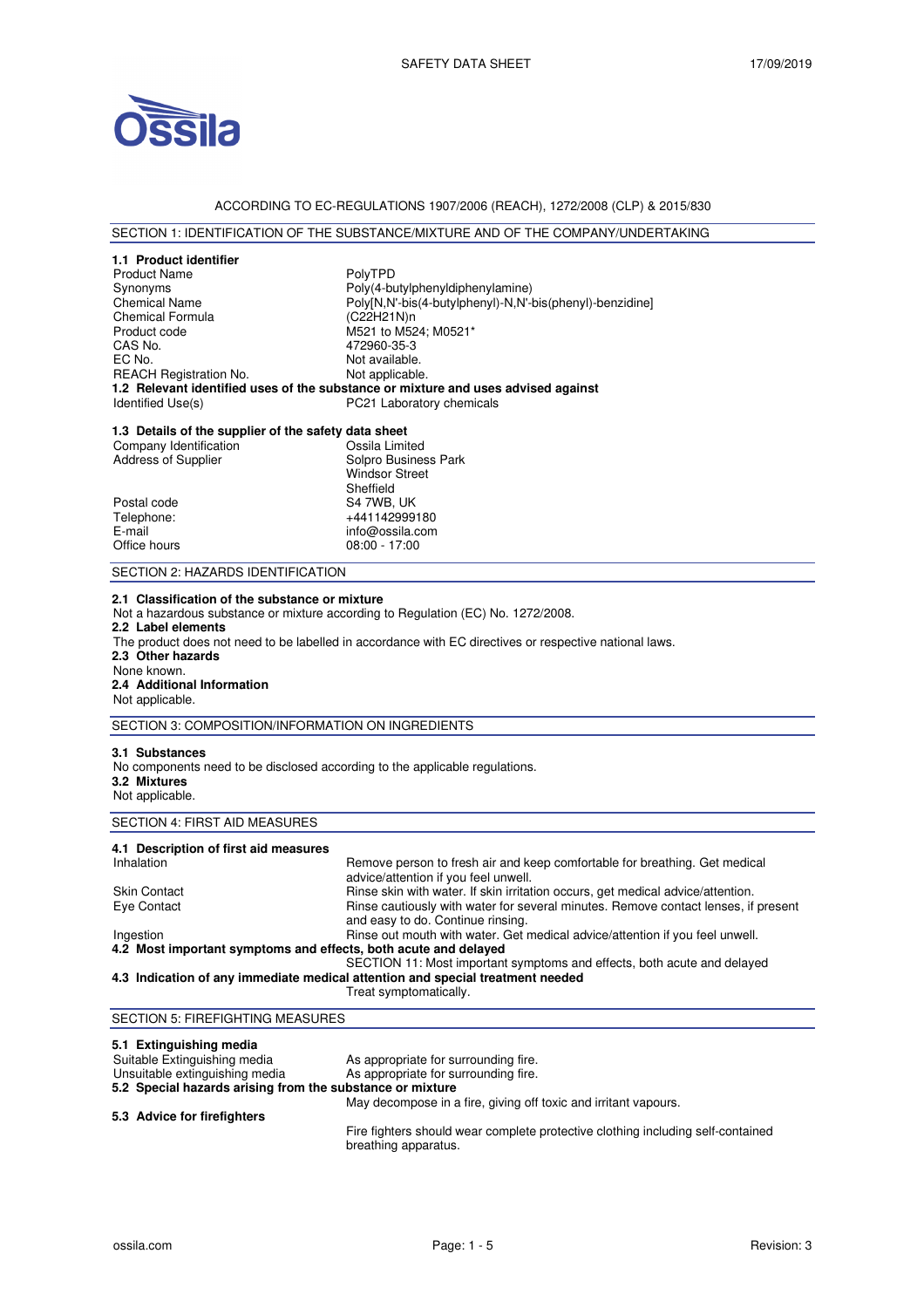

| SECTION 6: ACCIDENTAL RELEASE MEASURES                                                                                                              |                                                          |                                                                                                                                                                                                                                                   |  |  |
|-----------------------------------------------------------------------------------------------------------------------------------------------------|----------------------------------------------------------|---------------------------------------------------------------------------------------------------------------------------------------------------------------------------------------------------------------------------------------------------|--|--|
| 6.1 Personal precautions, protective equipment and emergency procedures<br>Provide adequate ventilation. Wear protective clothing as per section 8. |                                                          |                                                                                                                                                                                                                                                   |  |  |
|                                                                                                                                                     | 6.2 Environmental precautions                            |                                                                                                                                                                                                                                                   |  |  |
|                                                                                                                                                     | 6.3 Methods and material for containment and cleaning up | Avoid release to the environment.<br>Sweep up spilled substance but avoid making dust. Use vacuum equipment for<br>collecting spilt materials, where practicable. Dispose of contents in accordance with<br>local, state or national legislation. |  |  |
|                                                                                                                                                     | 6.4 Reference to other sections                          |                                                                                                                                                                                                                                                   |  |  |
|                                                                                                                                                     |                                                          | See Also Section 8, 13.                                                                                                                                                                                                                           |  |  |
|                                                                                                                                                     | SECTION 7: HANDLING AND STORAGE                          |                                                                                                                                                                                                                                                   |  |  |
|                                                                                                                                                     | 7.1 Precautions for safe handling                        |                                                                                                                                                                                                                                                   |  |  |
|                                                                                                                                                     |                                                          | Avoid breathing dust/aerosols. Use only in a well-ventilated area. Wear protective<br>clothing as per section 8.                                                                                                                                  |  |  |
|                                                                                                                                                     |                                                          | 7.2 Conditions for safe storage, including any incompatibilities                                                                                                                                                                                  |  |  |
|                                                                                                                                                     |                                                          | Store in a well-ventilated place. Keep container tightly closed.                                                                                                                                                                                  |  |  |
| Storage temperature                                                                                                                                 |                                                          | Ambient.                                                                                                                                                                                                                                          |  |  |
| Storage life                                                                                                                                        |                                                          | Light and air sensitive. Store under inert gas.<br>None known.                                                                                                                                                                                    |  |  |
| Incompatible materials<br>7.3 Specific end use(s)                                                                                                   |                                                          |                                                                                                                                                                                                                                                   |  |  |
|                                                                                                                                                     |                                                          | Not known. See Section: 1.2.                                                                                                                                                                                                                      |  |  |
|                                                                                                                                                     | SECTION 8: EXPOSURE CONTROLS/PERSONAL PROTECTION         |                                                                                                                                                                                                                                                   |  |  |
| 8.1 Control parameters                                                                                                                              |                                                          |                                                                                                                                                                                                                                                   |  |  |
|                                                                                                                                                     | 8.1.1 Occupational Exposure Limits                       |                                                                                                                                                                                                                                                   |  |  |
|                                                                                                                                                     |                                                          | No Occupational Exposure Limit assigned.                                                                                                                                                                                                          |  |  |
| 8.2 Exposure controls                                                                                                                               |                                                          |                                                                                                                                                                                                                                                   |  |  |
|                                                                                                                                                     | 8.2.1. Appropriate engineering controls                  | Ensure adequate ventilation. A washing facility/water for eye and skin cleaning<br>purposes should be present.                                                                                                                                    |  |  |
|                                                                                                                                                     | 8.2.2. Personal protection equipment<br>Eve Protection   | Wear eye protection with side protection (EN166).                                                                                                                                                                                                 |  |  |
|                                                                                                                                                     |                                                          |                                                                                                                                                                                                                                                   |  |  |
|                                                                                                                                                     | Skin protection                                          | Wear protective clothing and gloves: Impervious gloves (EN 374).                                                                                                                                                                                  |  |  |
|                                                                                                                                                     | Respiratory protection                                   | Normally no personal respiratory protection is necessary.                                                                                                                                                                                         |  |  |
|                                                                                                                                                     | Thermal hazards                                          | None known.                                                                                                                                                                                                                                       |  |  |
|                                                                                                                                                     |                                                          | Environmental Exposure Controls Avoid release to the environment.                                                                                                                                                                                 |  |  |

# SECTION 9: PHYSICAL AND CHEMICAL PROPERTIES

#### **9.1 Information on basic physical and chemical properties**

| Appearance                              | Solid powder   |
|-----------------------------------------|----------------|
|                                         | Colour: Yellow |
| Odour                                   | Not known.     |
| Odour threshold                         | Not known.     |
| рH                                      | Not known.     |
| Melting point/freezing point            | Not known.     |
| Initial boiling point and boiling range | Not known.     |
| <b>Flash Point</b>                      | Not known.     |
| Evaporation rate                        | Not known.     |
|                                         |                |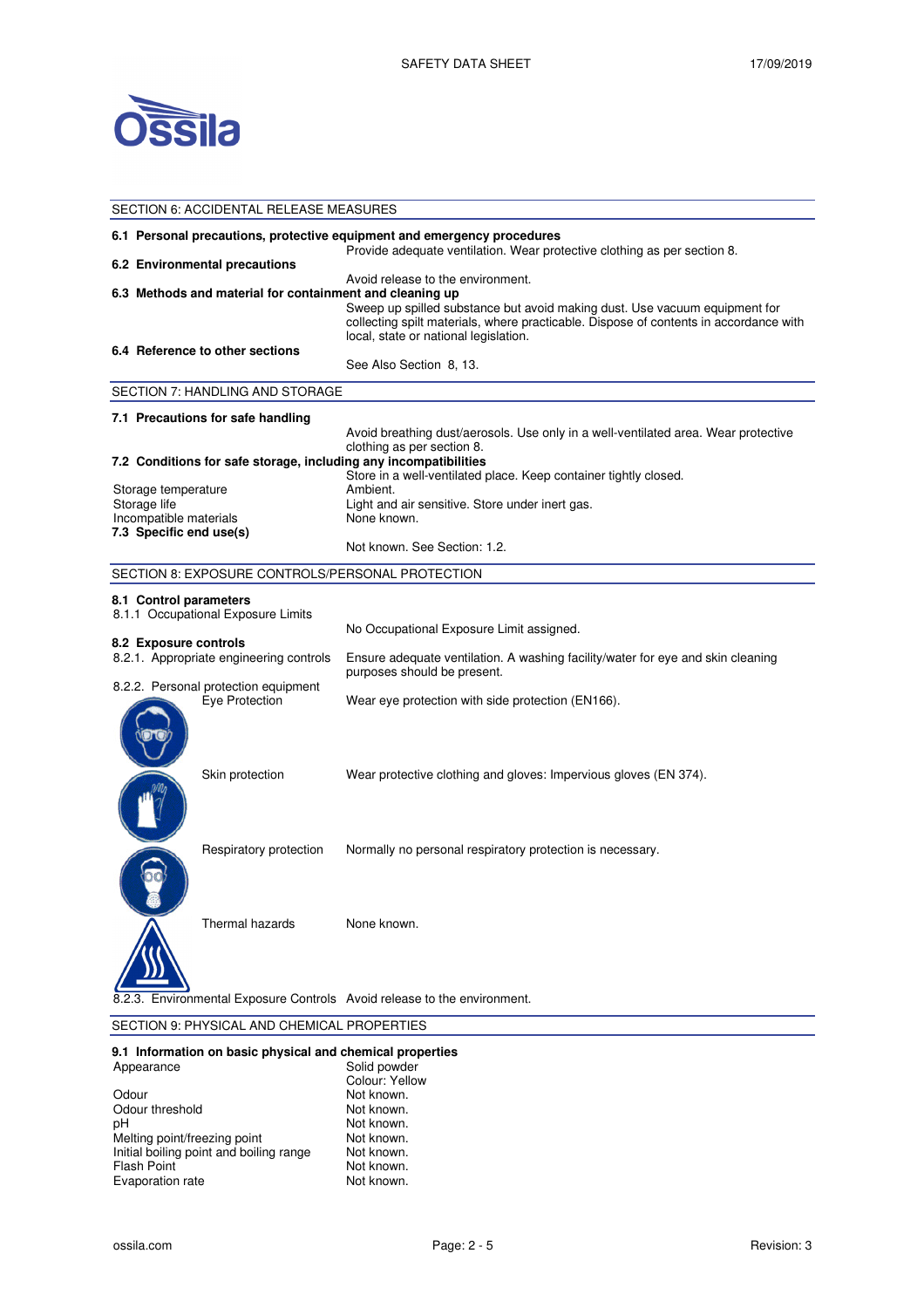

| Flammability (solid, gas)<br>Upper/lower flammability or explosive     | Not known.<br>Not known.                   |  |
|------------------------------------------------------------------------|--------------------------------------------|--|
| limits                                                                 |                                            |  |
| Vapour pressure                                                        | Not known.                                 |  |
| Vapour density                                                         | Not known.<br>Not known.                   |  |
| Density (g/ml)<br>Relative density                                     | Not known.                                 |  |
| Solubility(ies)                                                        | Solubility (Water): Not known.             |  |
|                                                                        | Solubility (Other): Not known.             |  |
| Partition coefficient: n-octanol/water                                 | Not known.                                 |  |
| Auto-ignition temperature                                              | Not known.                                 |  |
| Decomposition Temperature (°C)                                         | Not known.                                 |  |
| Viscosity                                                              | Not known.                                 |  |
| Explosive properties                                                   | Not known.                                 |  |
| Oxidising properties<br>9.2 Other information                          | Not known.                                 |  |
|                                                                        | None.                                      |  |
| SECTION 10: STABILITY AND REACTIVITY                                   |                                            |  |
| 10.1 Reactivity                                                        |                                            |  |
|                                                                        | None anticipated.                          |  |
| 10.2 Chemical Stability                                                |                                            |  |
| 10.3 Possibility of hazardous reactions                                | Stable under normal conditions.            |  |
|                                                                        | Not known.                                 |  |
| 10.4 Conditions to avoid                                               |                                            |  |
|                                                                        | Not known.                                 |  |
| 10.5 Incompatible materials                                            | Not known.                                 |  |
| 10.6 Hazardous decomposition products                                  |                                            |  |
|                                                                        | No hazardous decomposition products known. |  |
| SECTION 11: TOXICOLOGICAL INFORMATION                                  |                                            |  |
| 11.1 Information on toxicological effects                              |                                            |  |
| Acute toxicity - Ingestion                                             | Not classified.                            |  |
| Acute toxicity - Skin Contact                                          | Not classified.                            |  |
| Acute toxicity - Inhalation                                            | Not classified.                            |  |
| Skin corrosion/irritation                                              | Not classified.                            |  |
| Serious eye damage/irritation                                          | Not classified.                            |  |
| Skin sensitization data                                                | Not classified.                            |  |
| Respiratory sensitization data                                         | Not classified.                            |  |
| Germ cell mutagenicity                                                 | Not classified.                            |  |
| Carcinogenicity<br>Reproductive toxicity                               | Not classified.<br>Not classified.         |  |
| Lactation                                                              | Not classified.                            |  |
| STOT - single exposure                                                 | Not classified.                            |  |
| STOT - repeated exposure                                               | Not classified.                            |  |
| Aspiration hazard                                                      | Not classified.                            |  |
| 11.2 Other information                                                 | Not known.                                 |  |
|                                                                        |                                            |  |
| SECTION 12: ECOLOGICAL INFORMATION                                     |                                            |  |
| 12.1 Toxicity                                                          |                                            |  |
| Toxicity - Aquatic invertebrates                                       | Not known.                                 |  |
| Toxicity - Fish                                                        | Not known.                                 |  |
| Toxicity - Algae                                                       | Not known.                                 |  |
| Toxicity - Sediment Compartment                                        | Not classified.                            |  |
| Toxicity - Terrestrial Compartment<br>12.2 Persistence and Degradation | Not classified.                            |  |
|                                                                        | Not known.                                 |  |
| 12.3 Bioaccumulative potential                                         |                                            |  |
|                                                                        | Not known.                                 |  |
| 12.4 Mobility in soil                                                  |                                            |  |
|                                                                        | Not known.                                 |  |

**12.5 Results of PBT and vPvB assessment**  Not known.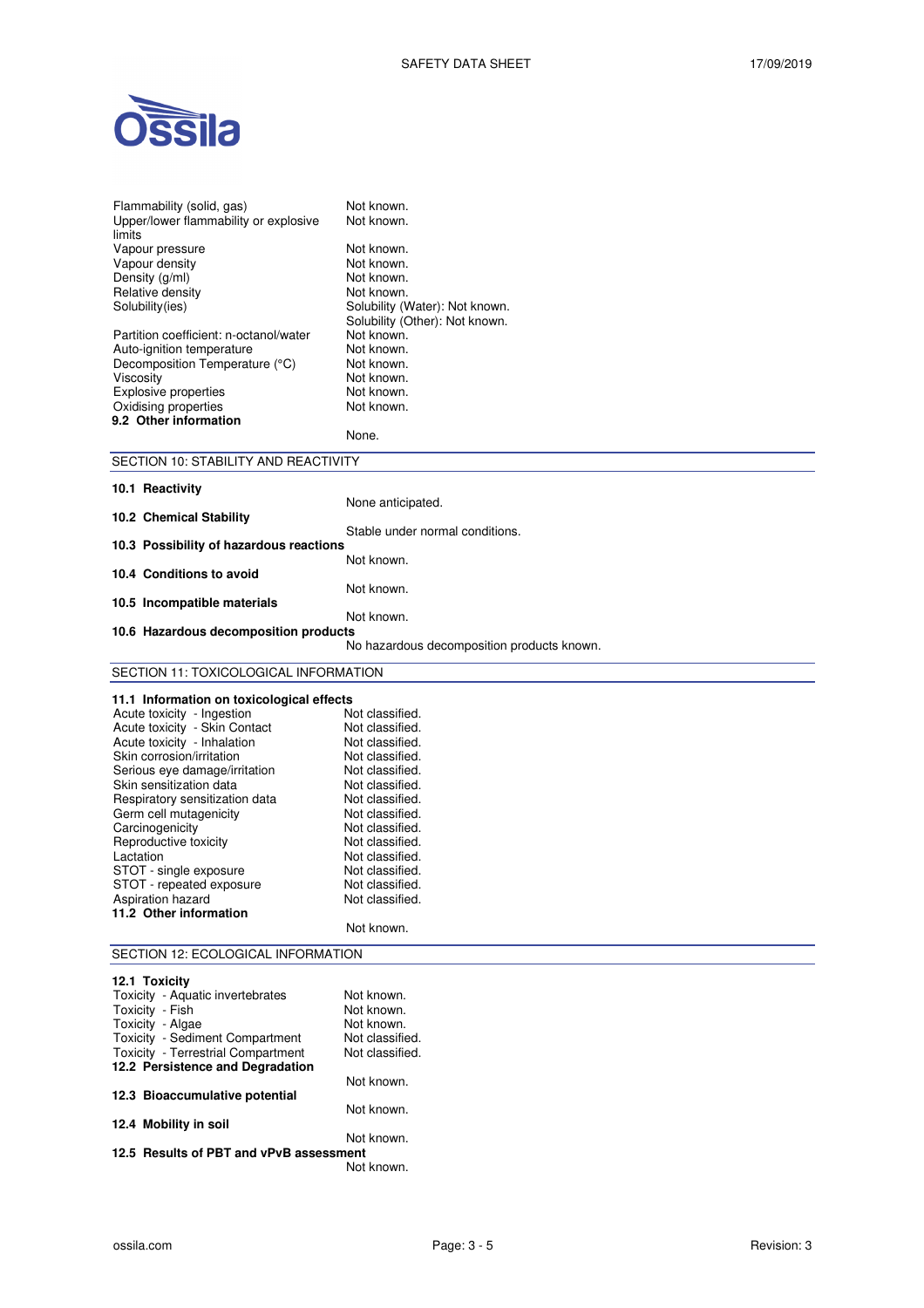

| 12.6 Other adverse effects                                                                                                                                                                                                                                                                                                                                        |                                                                                                                                                                                                                                                                            |  |  |  |
|-------------------------------------------------------------------------------------------------------------------------------------------------------------------------------------------------------------------------------------------------------------------------------------------------------------------------------------------------------------------|----------------------------------------------------------------------------------------------------------------------------------------------------------------------------------------------------------------------------------------------------------------------------|--|--|--|
|                                                                                                                                                                                                                                                                                                                                                                   | Not known.                                                                                                                                                                                                                                                                 |  |  |  |
| <b>SECTION 13: DISPOSAL CONSIDERATIONS</b>                                                                                                                                                                                                                                                                                                                        |                                                                                                                                                                                                                                                                            |  |  |  |
| 13.1 Waste treatment methods                                                                                                                                                                                                                                                                                                                                      | Dispose of contents in accordance with local, state or national legislation. Recycle<br>only completely emptied packaging. Normal disposal is via incineration operated by<br>an accredited disposal contractor. Send to a licensed recycler, reclaimer or<br>incinerator. |  |  |  |
| 13.2 Additional Information                                                                                                                                                                                                                                                                                                                                       | Disposal should be in accordance with local, state or national legislation.                                                                                                                                                                                                |  |  |  |
| <b>SECTION 14: TRANSPORT INFORMATION</b>                                                                                                                                                                                                                                                                                                                          |                                                                                                                                                                                                                                                                            |  |  |  |
| IATA/IMO/RID/ADR                                                                                                                                                                                                                                                                                                                                                  | Not classified as hazardous for transport.                                                                                                                                                                                                                                 |  |  |  |
| <b>SECTION 15: REGULATORY INFORMATION</b>                                                                                                                                                                                                                                                                                                                         |                                                                                                                                                                                                                                                                            |  |  |  |
| European Regulations - Authorisations and/or Restrictions On Use<br>Candidate List of Substances of Very<br>High Concern for Authorisation<br>REACH: ANNEX XIV list of substances<br>subject to authorisation<br>REACH: Annex XVII Restrictions on the<br>manufacture, placing on the market and<br>use of certain dangerous substances,<br>mixtures and articles | 15.1 Safety, health and environmental regulations/legislation specific for the substance or mixture<br>Not listed<br>Not listed<br>Not listed                                                                                                                              |  |  |  |
| Community Rolling Action Plan (CoRAP) Not listed<br>Regulation (EC) N° 850/2004 of the<br>European Parliament and of the Council<br>on persistent organic pollutants<br>Regulation (EC) N° 1005/2009 on                                                                                                                                                           | Not listed<br>Not listed                                                                                                                                                                                                                                                   |  |  |  |
| substances that deplete the ozone layer<br>Regulation (EU) N° 649/2012 of the<br>European Parliament and of the Council<br>concerning the export and import of<br>hazardous chemicals<br><b>National regulations</b>                                                                                                                                              | Not listed                                                                                                                                                                                                                                                                 |  |  |  |
| Other<br>15.2 Chemical Safety Assessment<br>$\overline{z}$                                                                                                                                                                                                                                                                                                        | Not known.<br>A REACH chemical safety assessment has not been carried out.                                                                                                                                                                                                 |  |  |  |

#### SECTION 16: OTHER INFORMATION

The following sections contain revisions or new statements:

#### **LEGEND**